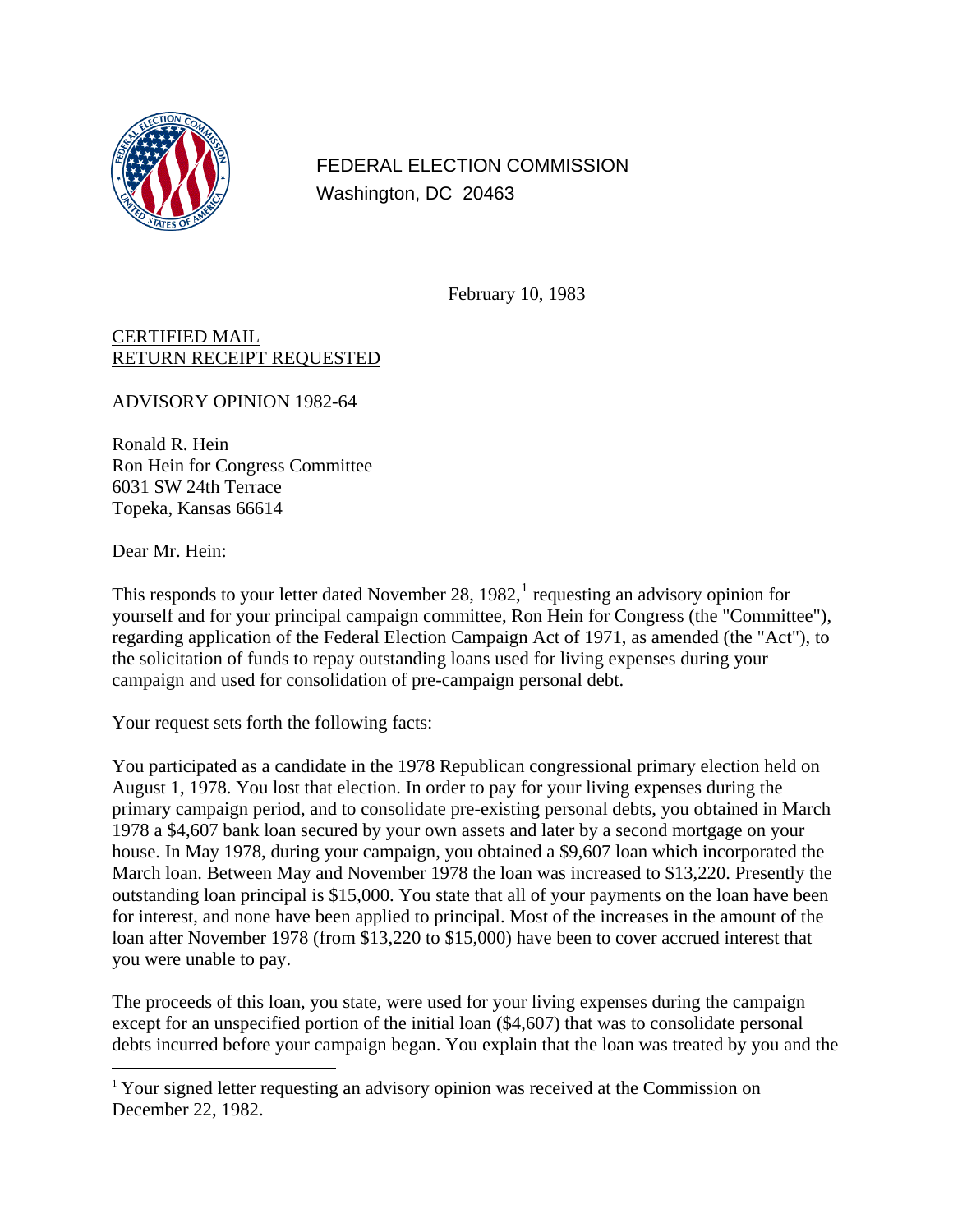Committee as personal funds in that the loan proceeds were never commingled between your personal account and the accounts of the Committee, and you intended to repay the loan with personal funds. Finally, you note that your only personal contributions to the Committee were \$25 in cash and in kind contributions of office equipment.

You now propose to accept donations from family or friends for the purpose of liquidating the loan. You ask specifically whether you need to report the loan proceeds or any expenditures made therefrom. Assuming the debt may be treated as personal, you also ask whether contributions to retire it may be solicited from family or friends.

Your questions raise the following two issues:

- 1) Would the limits and prohibitions of the Act apply to funds that you or the Committee solicit and receive to repay a bank loan that was used for your personal living expenses during your 1978 campaign for Federal office?
- 2) To what extent, if at all, would previous reports filed by the Committee have to be amended?

The Commission concludes that to the extent the outstanding loan balance (\$15,000) represents debt incurred with respect to your candidate status, and unpaid interest on such debt, it may be assigned to the Committee. It may then be retired with contributions that are solicited, received, and reported in accordance with the limits, prohibitions, and disclosure requirements of the Act and Commission regulations. The outstanding loan balance as assigned should be disclosed on the next report required to be filed by the Committee. The name of the bank from which you obtained the loan should be listed along with other specified information concerning the transaction(s). 11 CFR 104.3(a)(4)(iv), 104.3(d).

The foregoing conclusion with respect to application of the Act's limits and prohibitions is based upon the Commission's determination that your current proposal to raise funds from others to retire the loan effects a change in the nature of the loan from "personal funds" to campaign funds.<sup>[2](#page-1-0)</sup> If you were to pursue your original plan to repay the loan with "personal funds," then the fact that you obtained the loan to defray personal expenses during your campaign would not have any consequences under the Act. Commission regulations provide that living expenses paid by a candidate from "personal funds" are not expenditures for purposes of the Act. 11 CFR 100.8(b)(22), see 11 CFR 100.7(b)(8). With respect to those funds which a candidate receives in connection with candidacy, and during the course of the campaign, the term "personal funds" is limited to salary and other earned income from bona fide employment, investment income, certain trust income and, of particular relevance here, "gifts of a personal nature which had been customarily received prior to candidacy...". 11 CFR 110.10(b)(2). You have not presented any facts that would establish a basis for concluding that the donations you now wish to solicit from

1

<span id="page-1-0"></span><sup>&</sup>lt;sup>2</sup> That portion of the \$15,000 loan balance (including interest thereon) that represents your consolidation in March 1978 of personal debts (not related to your candidacy) need not be assigned to the Committee and may retain its character as personal funds not subject to the Act.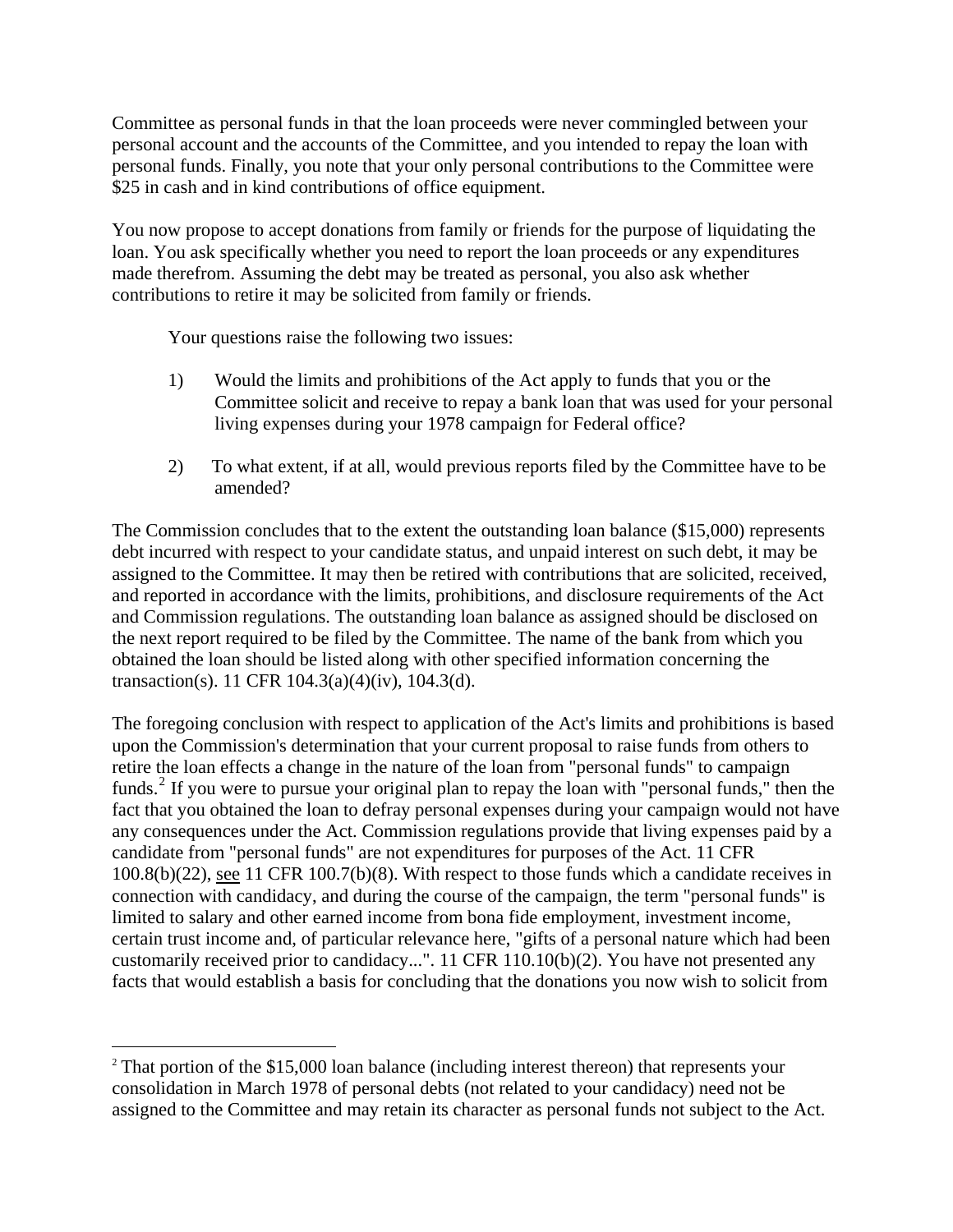family and friends would be gifts of a personal nature customarily received before candidacy, or that they would otherwise be "personal funds" under the cited regulations.

There are additional reasons why the Commission is unable to agree with your contention that the funds you propose to solicit at this time should be treated as personal funds. In several previous opinions the Commission has considered whether funds donated or paid to a candidate during a campaign that are designated specifically for the candidate's personal (and family) living expenses would be subject to the limits and prohibitions of the Act and Commission regulations. The Commission concluded that such funds would be so limited. Advisory Opinions 1978-40, 1976-70, and the Commission's response to Advisory Opinion Request 1976-84, copies enclosed. In these opinions the Commission articulated several factors in support of its conclusion that the funds were contributions under the Act: receipt of funds for living expenses would free-up other funds of the candidate for campaign purposes, the candidate would have more time to spend on the campaign instead of pursuing his or her usual employment, and the funds would not have been donated but for the candidacy. Two of those factors appear to have been present in your case at the time you obtained the loan. You left your employment to have more time to campaign and you obtained the loan(s) because of your campaign activity. Your usual compensation was substantially reduced when you left your law firm to devote more time to your campaign; hence you took the loan to make up for that lost income.

The fact that you obtained a loan to defray living expenses during your campaign, rather than gifts, as was the situation in the opinions cited above, is immaterial. It is also immaterial that you propose to solicit funds to repay the loan long after the conclusion of your 1978 campaign. Funds raised to retire a campaign related debt resulting from a bank loan are just as much contributions as are funds raised to pay campaign expenses during the course of the campaign. $3$  In addition, contributions designated to retire debts from past elections are subject to the applicable limits from that election. 11 CFR 110.1(g).

With respect to the question of whether previous reports filed by the Committee require amendments in view of the Committee's assumption of the outstanding loan obligation, the Commission concludes that amendments are only required to the extent that contributions to retire this debt may have been received during a past reporting period. For example, if such contributions were received in the first six months of 1982, the mid year report due on July 31, 1982, would have to be amended to reflect those contributions, as well as the inclusion of the outstanding loan in question.

The Committee's assumption of the outstanding loan does not involve retroactively changing the manner in which a previous transaction of a political committee was reported. Nor does it give you status as a creditor of the Committee. In addition, the loan assumption would occur while the Committee has continuing reporting obligations with respect to the 1978 primary election, rather than after the termination of the 1978 campaign committee. These facts distinguish this opinion

 $\overline{a}$ 

<span id="page-2-0"></span><sup>&</sup>lt;sup>3</sup> In this connection the Commission has repeatedly held that the Act permits campaign contributions to be spent for the living expenses of a candidate during the course of a campaign. See Advisory Opinion 1980-49 and opinions cited therein.